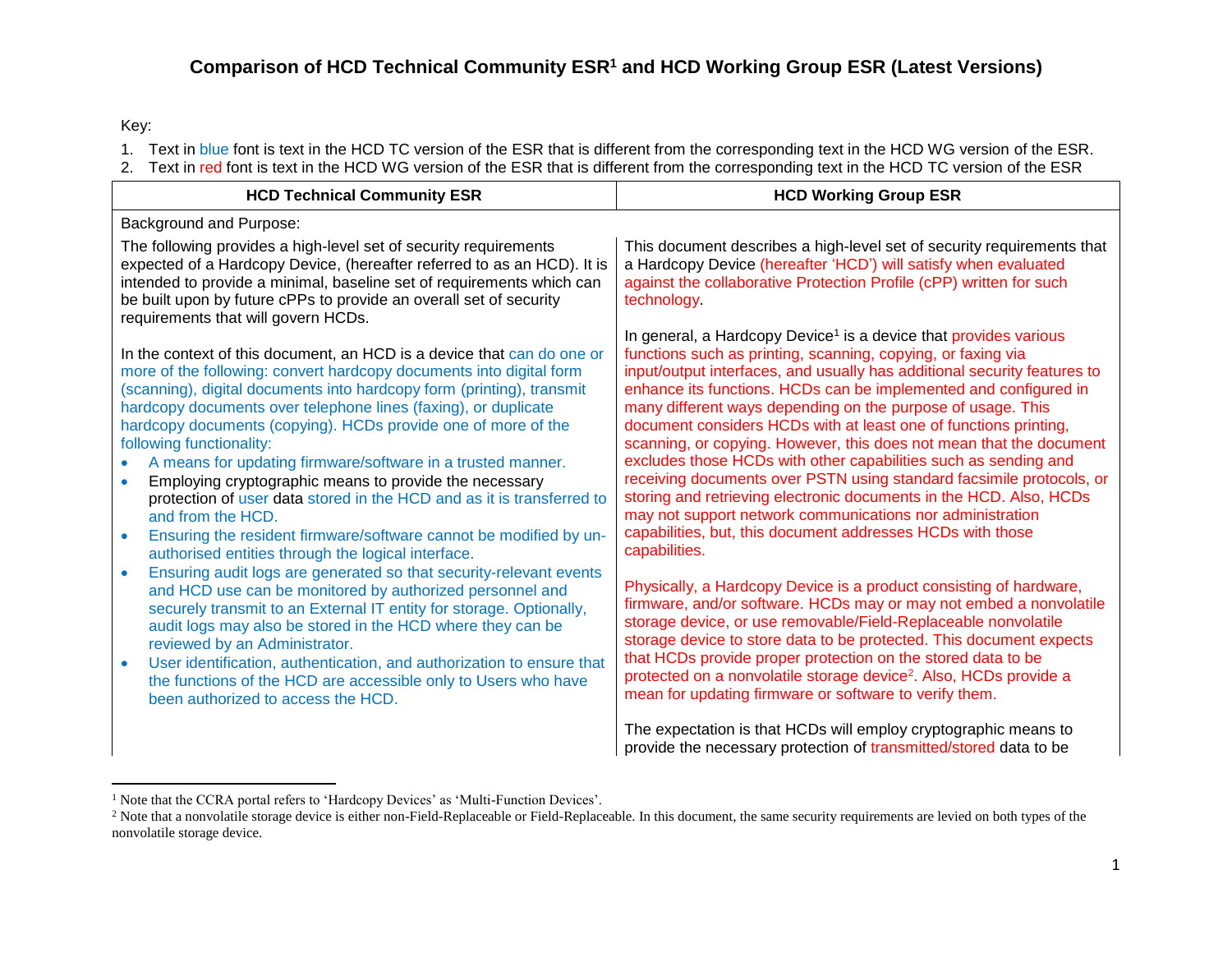| <b>HCD Technical Community ESR</b>                                                                                                                                                                                                                                                                                                                                                                                                                                                                                                          | <b>HCD Working Group ESR</b>                                                                                                                                                                                                                                                                                                                                                                                                                                                                                                                         |
|---------------------------------------------------------------------------------------------------------------------------------------------------------------------------------------------------------------------------------------------------------------------------------------------------------------------------------------------------------------------------------------------------------------------------------------------------------------------------------------------------------------------------------------------|------------------------------------------------------------------------------------------------------------------------------------------------------------------------------------------------------------------------------------------------------------------------------------------------------------------------------------------------------------------------------------------------------------------------------------------------------------------------------------------------------------------------------------------------------|
| The intent of this document is to define the minimal set of common<br>security functionality expected by all HCDs, regardless of their ultimate<br>security purpose.                                                                                                                                                                                                                                                                                                                                                                        | protected by explicitly specifying international standards for<br>cryptographic primitives/protocols defined by appropriate international<br>standards bodies. <sup>3</sup><br>Additionally, it is expected that HCDs will provide security capabilities<br>such as identification and authentication of the user of the HCD<br>including administrator role, secure setting/configuration of the HCD,<br>access control to data stored on the HCD, audit record generation for<br>security relevant events, and self-testing.                       |
| Use Cases:                                                                                                                                                                                                                                                                                                                                                                                                                                                                                                                                  |                                                                                                                                                                                                                                                                                                                                                                                                                                                                                                                                                      |
| For the purpose of this cPP, a conforming HCD must support at least<br>one of the job functions printing, scanning, or copying and must<br>support the functions network communications and administration. The<br>use cases that support these job functions can include one or more of<br>the following:                                                                                                                                                                                                                                  | The HCD is a product consisting of hardware, firmware, and/or<br>software used for the support of following primary functions:<br>Printing function: The user sends a document to the HCD<br>over a LAN to print it (converting an electronic document to<br>hardcopy form),                                                                                                                                                                                                                                                                         |
| Printing: converting an electronic document to hardcopy form, or<br>1.<br>Scanning: converting a hardcopy document to electronic form, or<br>2.<br>Copying: duplicating a hardcopy document,<br>3.<br>Network communications: sending or receiving documents over<br>4.<br>a Local Area Network (LAN),<br>5. Administration: configuring, auditing, and verifying the security of<br>the HCD<br>6. PSTN faxing: sending and receiving documents over the public<br>switched telephone network (PSTN) using standard facsimile<br>protocols, | Scanning function: The user scans a document on the HCD<br>and the HCD sends the digital image to outside of the HCD<br>(converting a hardcopy document to electronic form),<br>Copying function: The user copies a document on the HCD<br>$\bullet$<br>(i.e. scans a document on the HCD and the HCD prints the<br>document). (duplicating a hardcopy document), and<br>Faxing function <sup>4</sup> : The user sends and receives documents on<br>the HCD over the public switched telephone network (PSTN)<br>using standard facsimile protocols. |
| 7. Storage and retrieval: storing electronic documents and<br>retrieving them at a later time,                                                                                                                                                                                                                                                                                                                                                                                                                                              | Hardcopy documents typically take the form of paper, but can take<br>other forms. And the electronic document can be stored on the volatile                                                                                                                                                                                                                                                                                                                                                                                                          |
| Field-Replaceable Nonvolatile Storage: storing documents or<br>8.<br>confidential system information on Field-Replaceable Nonvolatile<br>Storage Devices,<br><b>Redeploying or Decommissioning the HCD: Authorized</b><br>9.                                                                                                                                                                                                                                                                                                                | or (non-Field-Replaceable or Field-Replaceable) nonvolatile storage<br>devices. Thus the HCD is also used for the support of following<br>functions:                                                                                                                                                                                                                                                                                                                                                                                                 |
| personnel remove the HCD from service in its Operational<br>Environment to move it to a different Operational Environment, to                                                                                                                                                                                                                                                                                                                                                                                                               | Storing and retrieving function: The user stores or retrieves<br>an electronic document in the HCD, and                                                                                                                                                                                                                                                                                                                                                                                                                                              |

<sup>&</sup>lt;sup>3</sup> This document expects that the resulting cPP shall not contain requirements that have a dependency on national conformity assessment schemes for cryptography. Instead, it is expected that the iTC will provide Supporting Documents (SDs), developed according to the WTO 6 principles, to be approved by the CCDB then used by each CCRA schemes. Refer to the CCRA Annex K for more details.

 $\overline{a}$ 

<sup>4</sup> Note that the PSTN faxing function is only considered in the Use Cases.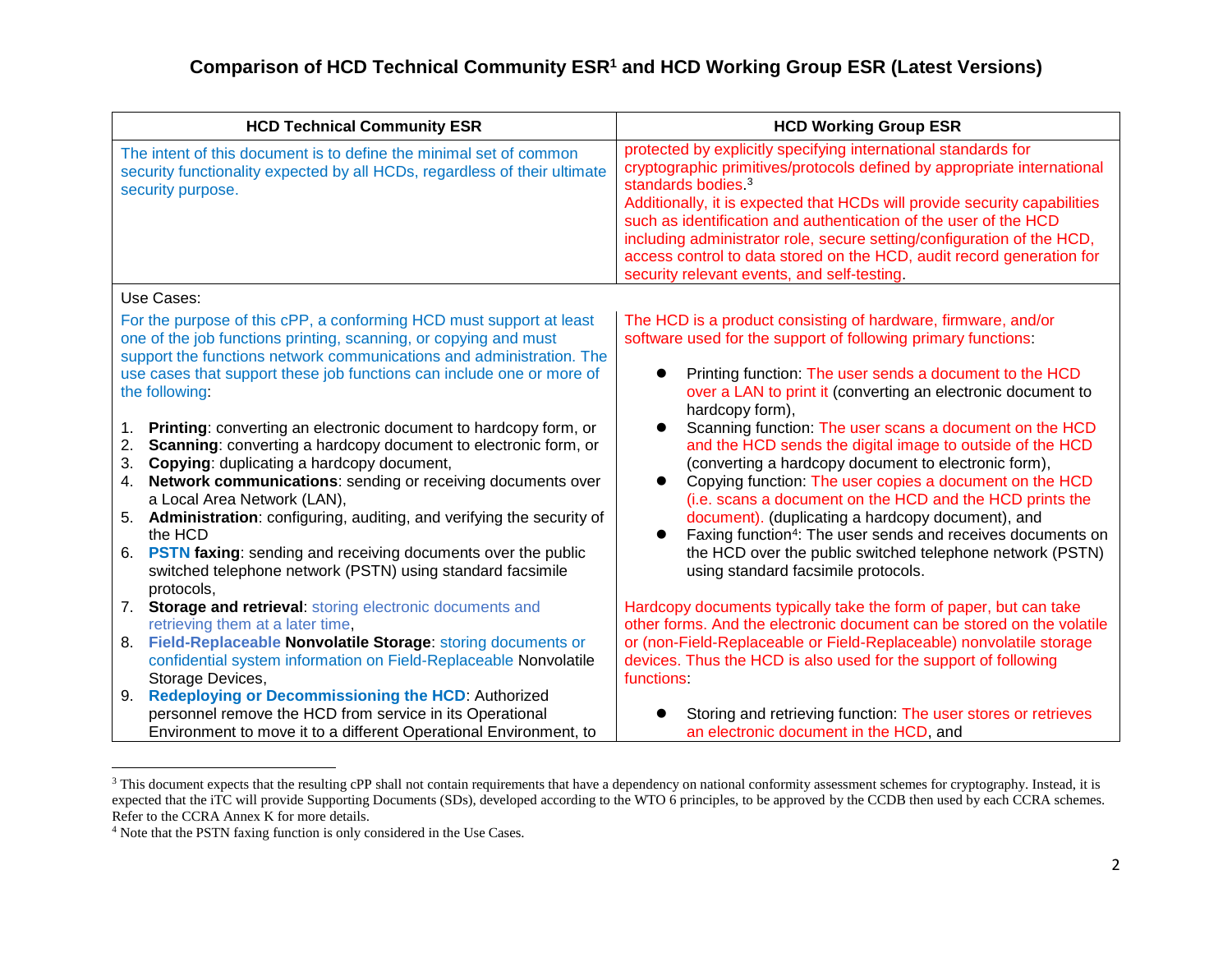| <b>HCD Technical Community ESR</b>                                          | <b>HCD Working Group ESR</b>                                                                                                                                                                                                                                                                                                                                                                                                                                                                                                                                                                                                                                                                                                                           |
|-----------------------------------------------------------------------------|--------------------------------------------------------------------------------------------------------------------------------------------------------------------------------------------------------------------------------------------------------------------------------------------------------------------------------------------------------------------------------------------------------------------------------------------------------------------------------------------------------------------------------------------------------------------------------------------------------------------------------------------------------------------------------------------------------------------------------------------------------|
| permanently remove it from operation, or otherwise change its<br>ownership. | Use of nonvolatile storage device: A data to be protected is<br>stored on the nonvolatile storage devices, and the authorized<br>personnel removes the HCD and the nonvolatile storage<br>device itself from service in its operational environment to<br>perform preventative maintenance, repairs, or other<br>servicing-related operations.                                                                                                                                                                                                                                                                                                                                                                                                         |
|                                                                             | The HCD is connected to the network to send or receive data including<br>documents and administrative data over a Local Area Network (LAN).                                                                                                                                                                                                                                                                                                                                                                                                                                                                                                                                                                                                            |
|                                                                             | The iTC shall consider all use cases above to specify security<br>requirements of the cPP for HCD, and the HCD claims conformance to<br>the resulting cPP shall address at least one of the functions printing,<br>scanning, or copying. If the HCD presents PSTN faxing function, then<br>the HCD claims conformance to the resulting cPP shall address faxing<br>function too (i.e. it is conditionally mandated depending on the<br>implementation). Similarly, if the HCD presents storing and retrieving<br>function or uses nonvolatile storage device to store data to be<br>protected, then the HCD claims conformance to the resulting cPP shall<br>address these too (i.e. it is conditionally mandated depending on the<br>implementation). |
|                                                                             | The HCD shall be used considering following functions to enhance<br>use cases above:                                                                                                                                                                                                                                                                                                                                                                                                                                                                                                                                                                                                                                                                   |
|                                                                             | Setting/Configuration function: The authorized role through<br>identification and authentication is provided to configures the<br>security settings of the HCD,<br>Auditing function: The HCD generates audit records for the<br>security related events and stores them inside and outside of<br>the HCD.<br>Firmware/software updating function: HCDs provide a mean<br>for updating firmware and/or software to verify them, and<br>Self-testing function: The HCD checks its correct operation<br>when it is powered on.                                                                                                                                                                                                                           |
|                                                                             | The HCD may be used considering following case:                                                                                                                                                                                                                                                                                                                                                                                                                                                                                                                                                                                                                                                                                                        |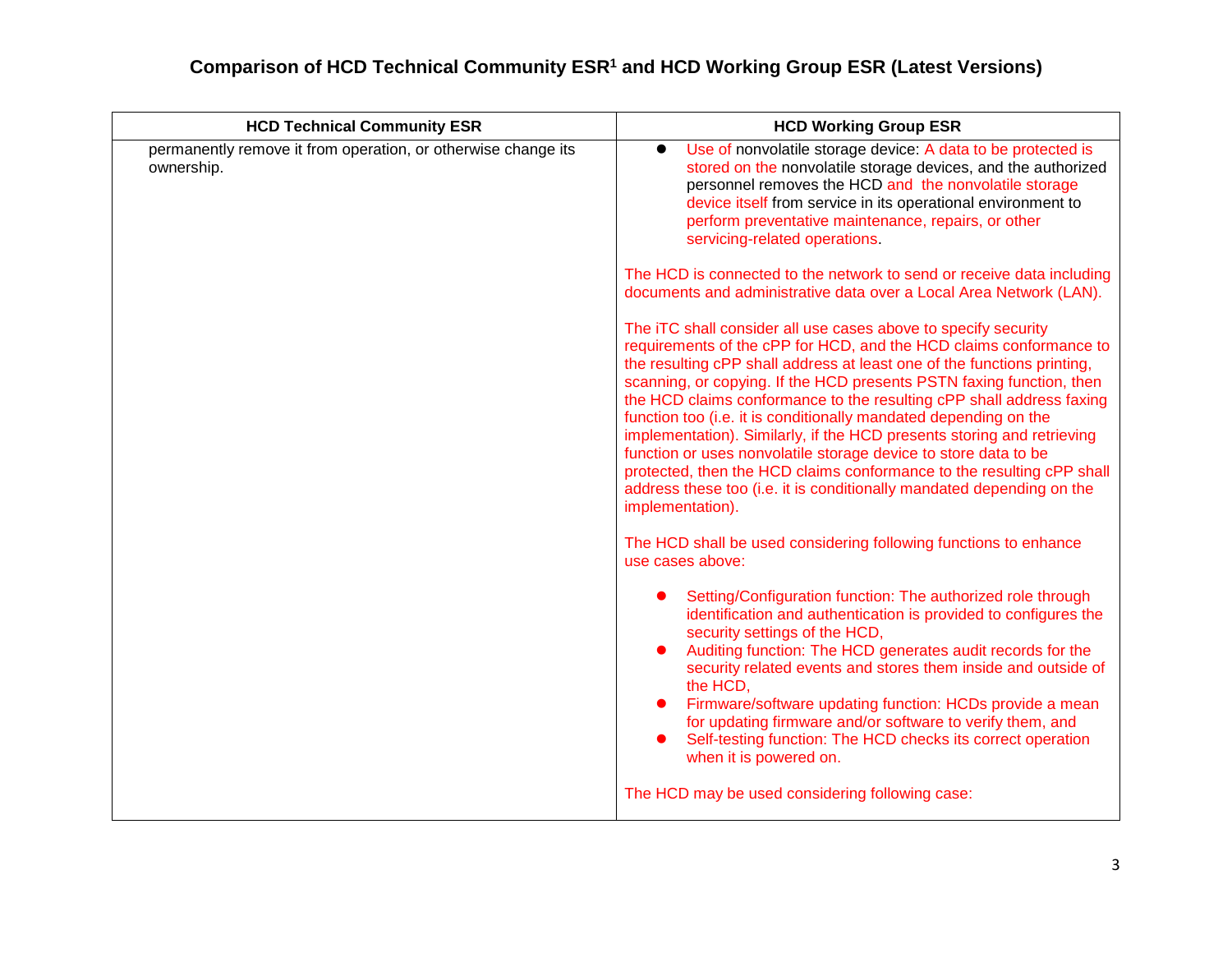| <b>HCD Technical Community ESR</b>                                                                                                                                              | <b>HCD Working Group ESR</b>                                                                                                                                                                                                                                                                                                                                                                                                                 |
|---------------------------------------------------------------------------------------------------------------------------------------------------------------------------------|----------------------------------------------------------------------------------------------------------------------------------------------------------------------------------------------------------------------------------------------------------------------------------------------------------------------------------------------------------------------------------------------------------------------------------------------|
|                                                                                                                                                                                 | Redeploying or Decommissioning the HCD: The authorized<br>personnel remove the HCD from service in its operational<br>environment to move it to a different operational environment,<br>to permanently remove it from operation, or otherwise change<br>its ownership. The HCD has the capability to make all<br>customer data that may be present in the HCD unavailable<br>for recovery if it is removed from the operational environment. |
| Resources to be Protected                                                                                                                                                       |                                                                                                                                                                                                                                                                                                                                                                                                                                              |
| User Document Data processed in the HCD (against unauthorised<br>disclosure, modification or deletion).                                                                         | User document data processed in the HCD (against unauthorised<br>$\bullet$<br>disclosure, modification or deletion).                                                                                                                                                                                                                                                                                                                         |
| User Job Data related to documents in the HCD (against<br>unauthorised modification or deletion).                                                                               | User job data <sup>5</sup> related to documents in the HCD (against<br>$\bullet$<br>unauthorised modification or deletion).                                                                                                                                                                                                                                                                                                                  |
| Communication Data on the network (against unauthorised<br>disclosure or modification).                                                                                         | Transmitted communication data on the network (against<br>$\bullet$<br>unauthorised disclosure or modification).                                                                                                                                                                                                                                                                                                                             |
| TSF Protected Data such as User's ID related to security<br>configuration and monitoring of the HCD (against unauthorised<br>modification or deletion).                         | The HCD critical data <sup>6</sup> (for integrity protection) such as the user's<br>ID related to security configuration and monitoring of the HCD<br>(against unauthorised modification or deletion).                                                                                                                                                                                                                                       |
| TSF Confidential Data such as User's Password related to<br>security configuration or administration of the HCD (against<br>unauthorised disclosure, modification or deletion). | The HCD critical data (for confidentiality protection) such as the<br>$\bullet$<br>user's password related to security configuration or administration<br>of the HCD (against unauthorised disclosure, modification or                                                                                                                                                                                                                       |
| Firmware/Software in the HCD (against unauthorised modification<br>$\bullet$<br>or deletion).                                                                                   | deletion).<br>Firmware and/or software in the HCD (against unauthorised<br>$\bullet$                                                                                                                                                                                                                                                                                                                                                         |
| Audit Records obtained in order to trace generation of illegal                                                                                                                  | modification or deletion).                                                                                                                                                                                                                                                                                                                                                                                                                   |
| actions (against unauthorised modification or deletion).                                                                                                                        | Audit records generated by the HCD (against unauthorised<br>modification or deletion)                                                                                                                                                                                                                                                                                                                                                        |
| Attacker's Access:                                                                                                                                                              |                                                                                                                                                                                                                                                                                                                                                                                                                                              |
| An attacker may access (read, modify, or delete) User Document                                                                                                                  | An attacker may access (read, modify, or delete) user document<br>٠                                                                                                                                                                                                                                                                                                                                                                          |
| Data or change (modify or delete) User Job Data in the HCD                                                                                                                      | data or change (modify or delete) user job data in the HCD                                                                                                                                                                                                                                                                                                                                                                                   |
| through one of the HCD's interfaces.                                                                                                                                            | through one of the HCD's interfaces.                                                                                                                                                                                                                                                                                                                                                                                                         |
| An attacker may gain Unauthorized Access to TSF Data in the<br>$\bullet$                                                                                                        | An attacker may gain unauthorized access to the HCD critical data<br>$\bullet$                                                                                                                                                                                                                                                                                                                                                               |
| HCD through one of the HCD's interfaces.                                                                                                                                        | in the HCD through one of the HCD's interfaces.                                                                                                                                                                                                                                                                                                                                                                                              |
| An attacker may cause the installation of unauthorized                                                                                                                          | An attacker may cause the installation of unauthorized firmware<br>$\bullet$                                                                                                                                                                                                                                                                                                                                                                 |
| firmware/software on the HCD.                                                                                                                                                   | and/or software on the HCD.                                                                                                                                                                                                                                                                                                                                                                                                                  |

 $\overline{a}$ <sup>5</sup> User function data.

<sup>6</sup> TSF data.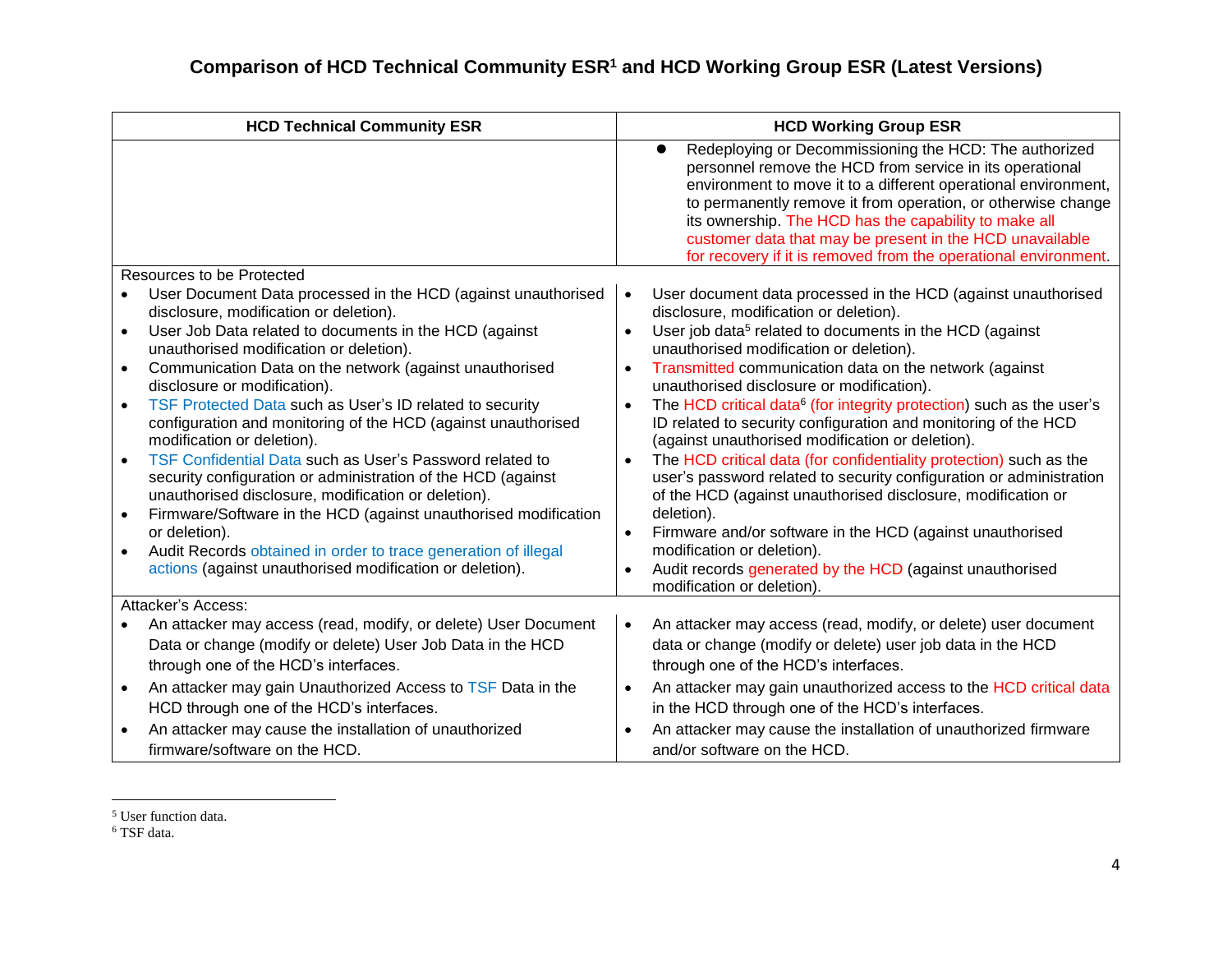|                        | <b>HCD Technical Community ESR</b>                                                                                                                                                                                                                                                           |                        | <b>HCD Working Group ESR</b>                                                                                                                                                                                                                                                                                                                                                                                                                                              |
|------------------------|----------------------------------------------------------------------------------------------------------------------------------------------------------------------------------------------------------------------------------------------------------------------------------------------|------------------------|---------------------------------------------------------------------------------------------------------------------------------------------------------------------------------------------------------------------------------------------------------------------------------------------------------------------------------------------------------------------------------------------------------------------------------------------------------------------------|
| $\bullet$<br>$\bullet$ | An attacker may access data in transit or otherwise compromise<br>the security of the HCD by monitoring or manipulating network<br>communication.<br>A malfunction of the TSF may cause loss of security if the HCD is<br>permitted to operate while in a degraded state                     | $\bullet$<br>$\bullet$ | An attacker may access data in transit or otherwise compromise<br>the security of the HCD by monitoring or manipulating network<br>communication.<br>A malfunction of the security functionality of the HCD may cause<br>loss of security if the HCD is permitted to operate while in a<br>degraded state.                                                                                                                                                                |
|                        | Attacker's Resources:                                                                                                                                                                                                                                                                        |                        |                                                                                                                                                                                                                                                                                                                                                                                                                                                                           |
|                        | The attacker may take sufficient times for finding vulnerabilities or<br>developing attack methods. It is assumed that the knowledge level<br>of expected attacker may be possible as a layman through an<br>expert.                                                                         | $\bullet$              | The attacker may take sufficient times for finding vulnerabilities or<br>developing attack methods. It is assumed that the knowledge level<br>of expected attacker may be possible as a layman through an<br>expert.                                                                                                                                                                                                                                                      |
| $\bullet$              | There is numerous PC software providing HCD users with a<br>variety of applications delivered by each HCD vendor. Such<br>software could be a target of reverse engineering and a source of<br>information available for the attackers.                                                      |                        | There is numerous PC software providing HCD users with a<br>variety of applications delivered by each HCD vendor. Such<br>software could be a target of reverse engineering and a source of<br>information available for the attackers.                                                                                                                                                                                                                                   |
| $\bullet$              | It is expected that the attacker will find it difficult to attempt attacks<br>frequently in the expected operational environment. But if the<br>attacker is a malicious user, the attacker may attempt to attack<br>frequently by means of multiple kinds of remote access tools via<br>LAN. | $\bullet$              | It is expected that the attacker will find it difficult to attempt attacks<br>frequently in the expected operational environment. But if the<br>attacker is a malicious user, the attacker may attempt to attack<br>frequently by means of multiple kinds of remote access tools via<br>LAN.                                                                                                                                                                              |
|                        | The tools used for attacks are expected to be tools that are free or<br>non-free according to the knowledge levels of the attackers.                                                                                                                                                         | $\bullet$              | The tools used for attacks are expected to be tools that are free or<br>non-free according to the knowledge levels of the attackers.                                                                                                                                                                                                                                                                                                                                      |
| $\bullet$              | There are many customer engineers who had already retired from<br>the vendors, and the confidential information may exist on the<br>Internet. It is possible for the attackers to use this confidential<br>information which has not been managed in a secure manner.                        | $\bullet$              | There are many customer engineers who had already retired from<br>the vendors, and the confidential information may exist on the<br>Internet. It is possible for the attackers to use this confidential<br>information which has not been managed in a secure manner.                                                                                                                                                                                                     |
|                        | Boundary of the Devices:<br>Physical boundary of hardware and firmware/software of the HCD<br>shall be defined as followings:<br>All security functions are included and executed within the<br>$\bullet$<br>physical boundary of the HCD.                                                   |                        | The HCD is a product physically consisting of hardware, firmware,<br>and/or software, and all of the security functionality is contained and<br>executed within the physical boundary of the HCD. Those parts that<br>are not security relevant do not need to be considered. If it is possible<br>for users to connect personal storage devices (such as portable flash<br>memory devices) to the HCD, those devices and data contained within<br>them are out of scope. |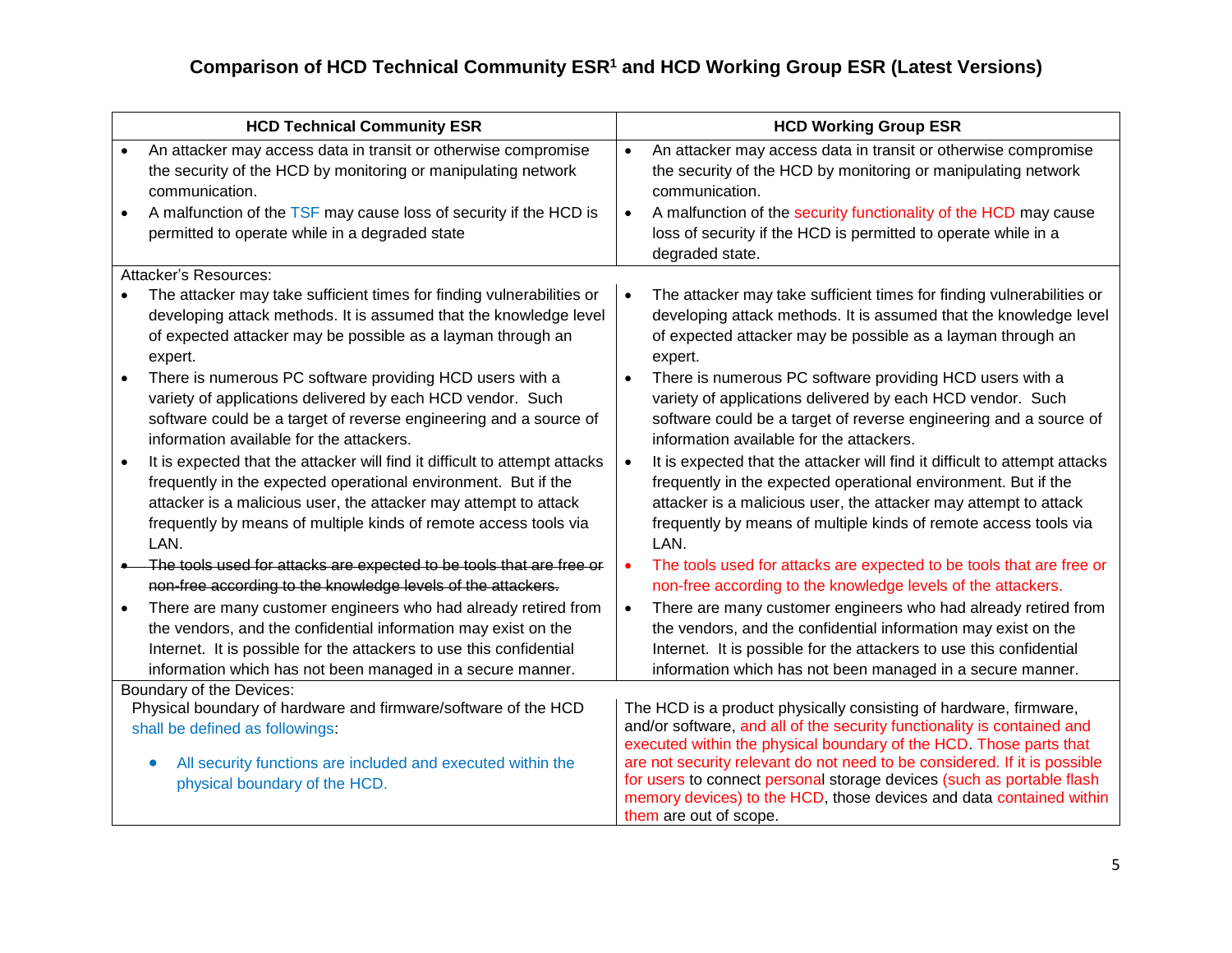| <b>HCD Technical Community ESR</b>                                                                                                                                                                                                                                                                                                                                                                                                                                                                                                                                                                                                                                                                                                                                          | <b>HCD Working Group ESR</b>                                                                                                                                                                                                                                                                                                                                                                                                                                                                                                                                                                                                                                                                                                                                                                                                       |
|-----------------------------------------------------------------------------------------------------------------------------------------------------------------------------------------------------------------------------------------------------------------------------------------------------------------------------------------------------------------------------------------------------------------------------------------------------------------------------------------------------------------------------------------------------------------------------------------------------------------------------------------------------------------------------------------------------------------------------------------------------------------------------|------------------------------------------------------------------------------------------------------------------------------------------------------------------------------------------------------------------------------------------------------------------------------------------------------------------------------------------------------------------------------------------------------------------------------------------------------------------------------------------------------------------------------------------------------------------------------------------------------------------------------------------------------------------------------------------------------------------------------------------------------------------------------------------------------------------------------------|
| If it is possible to connect the external storage devices via<br>$\bullet$<br>USB interfaces, the external storage devices and its data are<br>out of scope of the TOE.                                                                                                                                                                                                                                                                                                                                                                                                                                                                                                                                                                                                     |                                                                                                                                                                                                                                                                                                                                                                                                                                                                                                                                                                                                                                                                                                                                                                                                                                    |
| <b>Essential Security Requirements (ESR):</b>                                                                                                                                                                                                                                                                                                                                                                                                                                                                                                                                                                                                                                                                                                                               |                                                                                                                                                                                                                                                                                                                                                                                                                                                                                                                                                                                                                                                                                                                                                                                                                                    |
| HCD shall perform authorization of Users in accordance with<br>security policies                                                                                                                                                                                                                                                                                                                                                                                                                                                                                                                                                                                                                                                                                            | The HCD shall perform authorization of users in accordance with<br>$\bullet$<br>security policies                                                                                                                                                                                                                                                                                                                                                                                                                                                                                                                                                                                                                                                                                                                                  |
| HCD shall perform identification and authentication of Users for<br>$\bullet$                                                                                                                                                                                                                                                                                                                                                                                                                                                                                                                                                                                                                                                                                               | The HCD shall perform identification and authentication of users<br>$\bullet$                                                                                                                                                                                                                                                                                                                                                                                                                                                                                                                                                                                                                                                                                                                                                      |
| operations that require access control, User authorization, or<br>Administrator roles                                                                                                                                                                                                                                                                                                                                                                                                                                                                                                                                                                                                                                                                                       | for operations that require access control, user authorization, or<br>administrator roles                                                                                                                                                                                                                                                                                                                                                                                                                                                                                                                                                                                                                                                                                                                                          |
| HCD shall enforce access controls to protect User Data and TSF<br>$\bullet$<br>Data in accordance with security policies.<br>User Document Data can be accessed only by the<br>$\circ$<br>Document owner or an Administrator.<br>User Job Data can be read by any User but can be<br>$\circ$<br>modified only by the Job Owner or an Administrator.<br>Protected TSF Data are data that can be read by any<br>$\circ$<br>User but can be modified only by an Administrator or (in<br>certain cases) a Normal User who is the owner of or<br>otherwise associated with that data.<br>Confidential TSF Data are data that can only be accessed<br>$\circ$<br>by an Administrator or (in certain cases) a Normal User<br>who is the owner of or otherwise associated with that | The HCD shall enforce access controls to protect user data and<br>$\bullet$<br>the HCD critical data in accordance with security policies.<br>User document data can be accessed only by the document<br>$\circ$<br>owner or an administrator.<br>Shared user document data can be accessed by the<br>$\circ$<br>authorized users if the HCD has such a capability.<br>User job data can be read by any user but can be modified<br>$\circ$<br>only by the job owner or an administrator.<br>The HCD critical data (for integrity protection) are data that<br>$\circ$<br>can be read by any user but can be modified only by an<br>administrator or (in certain cases) a normal user who is the<br>owner of or otherwise associated with that data.<br>The HCD critical data (for confidentiality protection) are data<br>$\circ$ |
| data.                                                                                                                                                                                                                                                                                                                                                                                                                                                                                                                                                                                                                                                                                                                                                                       | that can only be accessed by an administrator or (in certain                                                                                                                                                                                                                                                                                                                                                                                                                                                                                                                                                                                                                                                                                                                                                                       |
| HCD shall ensure that only authorized Administrators are<br>$\bullet$                                                                                                                                                                                                                                                                                                                                                                                                                                                                                                                                                                                                                                                                                                       | cases) a normal user who is the owner of or otherwise                                                                                                                                                                                                                                                                                                                                                                                                                                                                                                                                                                                                                                                                                                                                                                              |
| permitted to perform administrator functions.                                                                                                                                                                                                                                                                                                                                                                                                                                                                                                                                                                                                                                                                                                                               | associated with that data.                                                                                                                                                                                                                                                                                                                                                                                                                                                                                                                                                                                                                                                                                                                                                                                                         |
| HCD shall provide mechanisms to verify the authenticity of<br>$\bullet$                                                                                                                                                                                                                                                                                                                                                                                                                                                                                                                                                                                                                                                                                                     | The HCD shall ensure that only authorized administrators are<br>$\bullet$                                                                                                                                                                                                                                                                                                                                                                                                                                                                                                                                                                                                                                                                                                                                                          |
| firmware/software updates.                                                                                                                                                                                                                                                                                                                                                                                                                                                                                                                                                                                                                                                                                                                                                  | permitted to perform administrator functions.                                                                                                                                                                                                                                                                                                                                                                                                                                                                                                                                                                                                                                                                                                                                                                                      |
| HCD shall support testing of some subset of its security<br>$\bullet$                                                                                                                                                                                                                                                                                                                                                                                                                                                                                                                                                                                                                                                                                                       | The HCD shall provide mechanisms to verify the authenticity of<br>$\bullet$                                                                                                                                                                                                                                                                                                                                                                                                                                                                                                                                                                                                                                                                                                                                                        |
| functionality to help ensure that the subset is operating properly.                                                                                                                                                                                                                                                                                                                                                                                                                                                                                                                                                                                                                                                                                                         | firmware and/or software updates.                                                                                                                                                                                                                                                                                                                                                                                                                                                                                                                                                                                                                                                                                                                                                                                                  |
| HCD shall have the capability to protect LAN communications of<br>$\bullet$                                                                                                                                                                                                                                                                                                                                                                                                                                                                                                                                                                                                                                                                                                 | The HCD shall test some subset of its security functionality to<br>$\bullet$                                                                                                                                                                                                                                                                                                                                                                                                                                                                                                                                                                                                                                                                                                                                                       |
| User Data and TSF Data from Unauthorized Access, replay, and                                                                                                                                                                                                                                                                                                                                                                                                                                                                                                                                                                                                                                                                                                                | ensure that the security functionality is not compromised by the                                                                                                                                                                                                                                                                                                                                                                                                                                                                                                                                                                                                                                                                                                                                                                   |
| source/destination spoofing.                                                                                                                                                                                                                                                                                                                                                                                                                                                                                                                                                                                                                                                                                                                                                | detectable malfunction.                                                                                                                                                                                                                                                                                                                                                                                                                                                                                                                                                                                                                                                                                                                                                                                                            |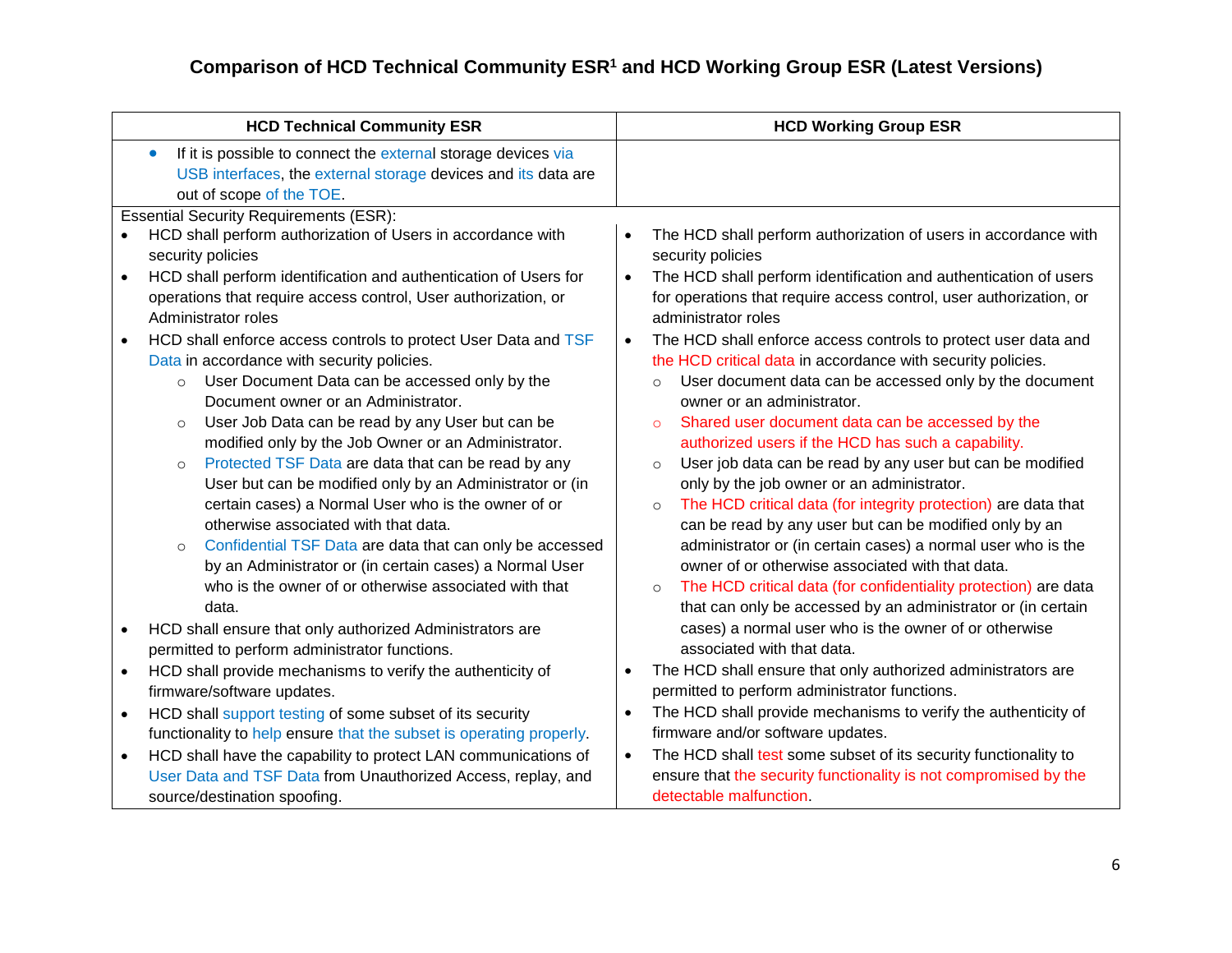| <b>HCD Technical Community ESR</b>                                                                                                                                                                                                                                                                                                                                                                                                                                                  | <b>HCD Working Group ESR</b>                                                                                                                                                                                                                                                                                                                                                                                                                                                                                                                                                                                                                                                                                                                                                                                                                                                                                                                                                |
|-------------------------------------------------------------------------------------------------------------------------------------------------------------------------------------------------------------------------------------------------------------------------------------------------------------------------------------------------------------------------------------------------------------------------------------------------------------------------------------|-----------------------------------------------------------------------------------------------------------------------------------------------------------------------------------------------------------------------------------------------------------------------------------------------------------------------------------------------------------------------------------------------------------------------------------------------------------------------------------------------------------------------------------------------------------------------------------------------------------------------------------------------------------------------------------------------------------------------------------------------------------------------------------------------------------------------------------------------------------------------------------------------------------------------------------------------------------------------------|
| HCD shall generate audit data, and be capable of sending it to a<br>trusted External IT Entity. Optionally, it may store audit data in the<br>HCD.<br>HCD shall verify the hardware-anchored integrity of<br>firmware/software, including initial boot, operating system, and<br>applications.                                                                                                                                                                                      | The HCD shall have the capability to protect LAN communications<br>$\bullet$<br>of transmitted user data and the HCD critical data from<br>unauthorized access, replay and source/destination spoofing.<br>The HCD shall generate audit data, and be capable of sending it<br>$\bullet$<br>to a trusted external IT entity and store it in the HCD.<br>The HCD shall ensure logical separation of the PSTN and the LAN<br>$\bullet$<br>if it provides a PSTN faxing function.<br>The HCD shall encrypt user document data and/or the HCD<br>critical data (for confidentiality protection) stored on the nonvolatile<br>storage device if it uses nonvolatile storage device for the purpose<br>of storing those data. To support encryption, the HCD shall<br>maintain key chains so that keys and key materials are protected.<br>Note that the initial data of the key chain stored on the nonvolatile<br>storage device without protection do not meet the requirement. |
| Assumptions:<br>Physical security, commensurate with the value of the HCD and<br>the data it stores or processes, is assumed to be provided by the<br>environment.<br>The Operational Environment is assumed to protect the HCD from<br>direct, public access to its LAN interface.<br>Administrators of the HCD are trusted to administrate the HCD<br>according to site security policies.<br>Authorised Users are trained to use the HCD according to site<br>security policies. | Physical security, commensurate with the value of the HCD and<br>the data it stores or processes, is assumed to be provided by the<br>environment.<br>The operational environment is assumed to protect the HCD from<br>$\bullet$<br>direct, public access to its LAN interface.<br>Administrators of the HCD are trusted to administrate the HCD<br>$\bullet$<br>according to site security policies.<br>Authorised users are trained to use the HCD according to site<br>$\bullet$<br>security policies.                                                                                                                                                                                                                                                                                                                                                                                                                                                                  |
| <b>Optional Extensions:</b><br>If the HCD provides a PSTN fax function, then the HCD shall<br>ensure logical separation of the PSTN and the LAN.<br>If the HCD stores User Document Data or Confidential TSF Data<br>on Field-Replaceable Nonvolatile Storage Devices, it will encrypt<br>such data on those devices.                                                                                                                                                               | The HCD may provide a capability that user document data and/or<br>the HCD critical data (for confidentiality protection) stored on the<br>nonvolatile storage device is made unavailable upon completion or<br>cancellation of a document processing job or periodically by<br>permanently irretrievable means.<br>The HCD may provide a capability that authorized administrators<br>$\bullet$<br>can make all customer-supplied user data and the HCD critical<br>data permanently irretrievable from the non-volatile storage<br>device.                                                                                                                                                                                                                                                                                                                                                                                                                                |